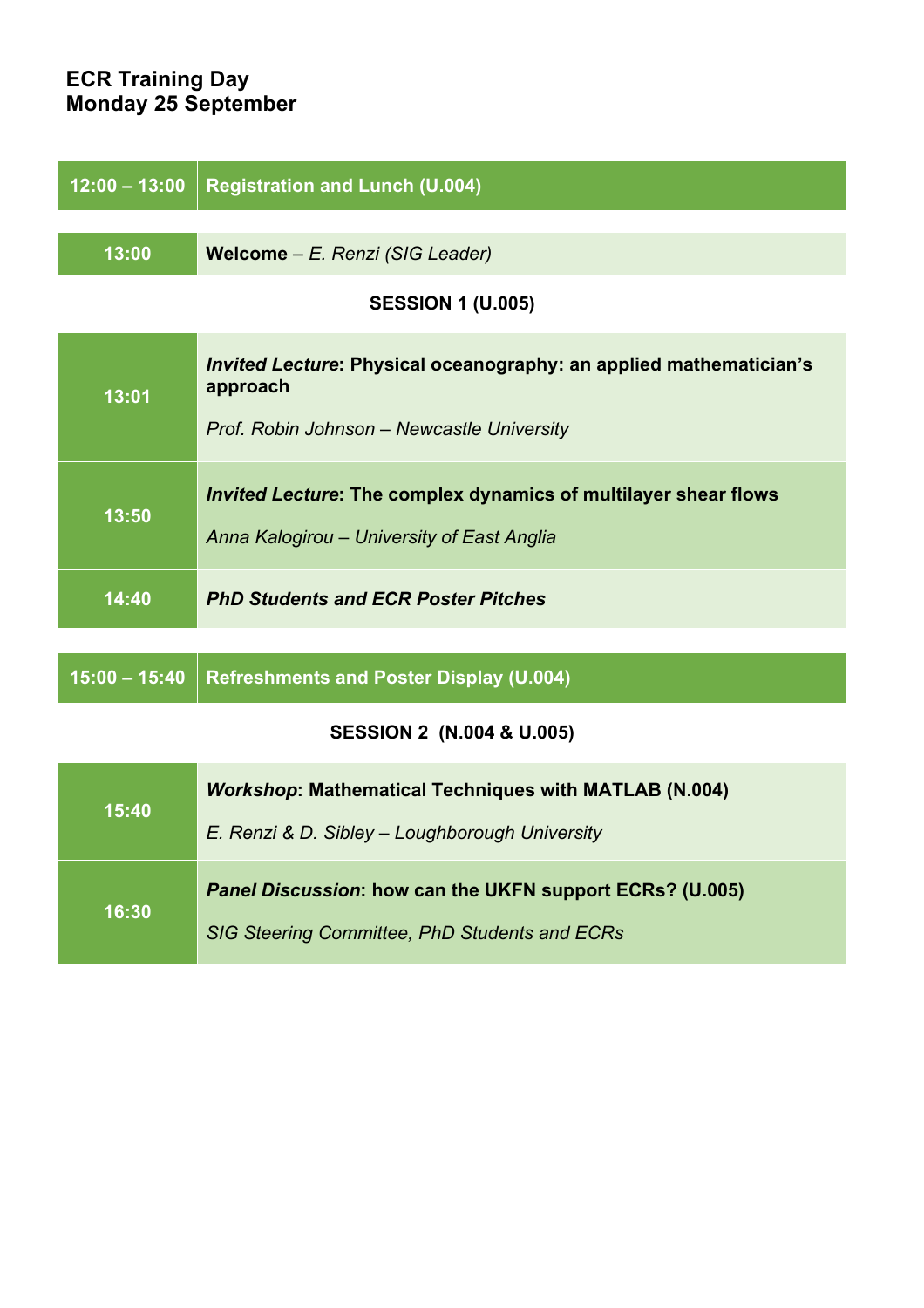### **Research Day Tuesday 26 September 1/2**

| $08:45 - 09:00$                                    | <b>Registration (U.004)</b>                                                                                                                                                                                          |  |
|----------------------------------------------------|----------------------------------------------------------------------------------------------------------------------------------------------------------------------------------------------------------------------|--|
|                                                    |                                                                                                                                                                                                                      |  |
| 09:00                                              | Welcome - A. Archer (HoD), E. Renzi (SIG Leader)                                                                                                                                                                     |  |
| <b>SESSION 1   CHAIR: K. KHUSNUDTINOVA (U.005)</b> |                                                                                                                                                                                                                      |  |
| 09:01                                              | <i>Invited Talk:</i> Integrable Turbulence for Soliton and Breather Gases<br>Using Finite Gap Theory: Applications to Ocean Surface and Internal<br><b>Waves</b><br>Prof. A. Osborne – Nonlinear Waves Research Corp |  |
| 09:50                                              | <i>Invited Talk:</i> The Quantification of Internal Soliton Velocities for<br><b>Offshore Engineering</b><br>G. Jeans – Oceanalysis Ltd                                                                              |  |
|                                                    |                                                                                                                                                                                                                      |  |

# **10:40 – 11.10 Refreshments and Poster Display (U.004)**

## **SESSION 2 | CHAIR: G. EL (U.005)**

| 11:10 | <i>Invited Talk:</i> Inkjet and laser hybrid processing for series<br>interconnection of thin film photovoltaics<br>A. Brunton - M-Solv Ltd |
|-------|---------------------------------------------------------------------------------------------------------------------------------------------|
| 12:00 | Modelling the evaporation of nanoparticle suspensions from<br>heterogeneous surfaces<br>Prof. A. Archer – Loughborough University           |
|       |                                                                                                                                             |
|       | 12:50 – 14:00   Lunch and Poster Display (U.004)                                                                                            |